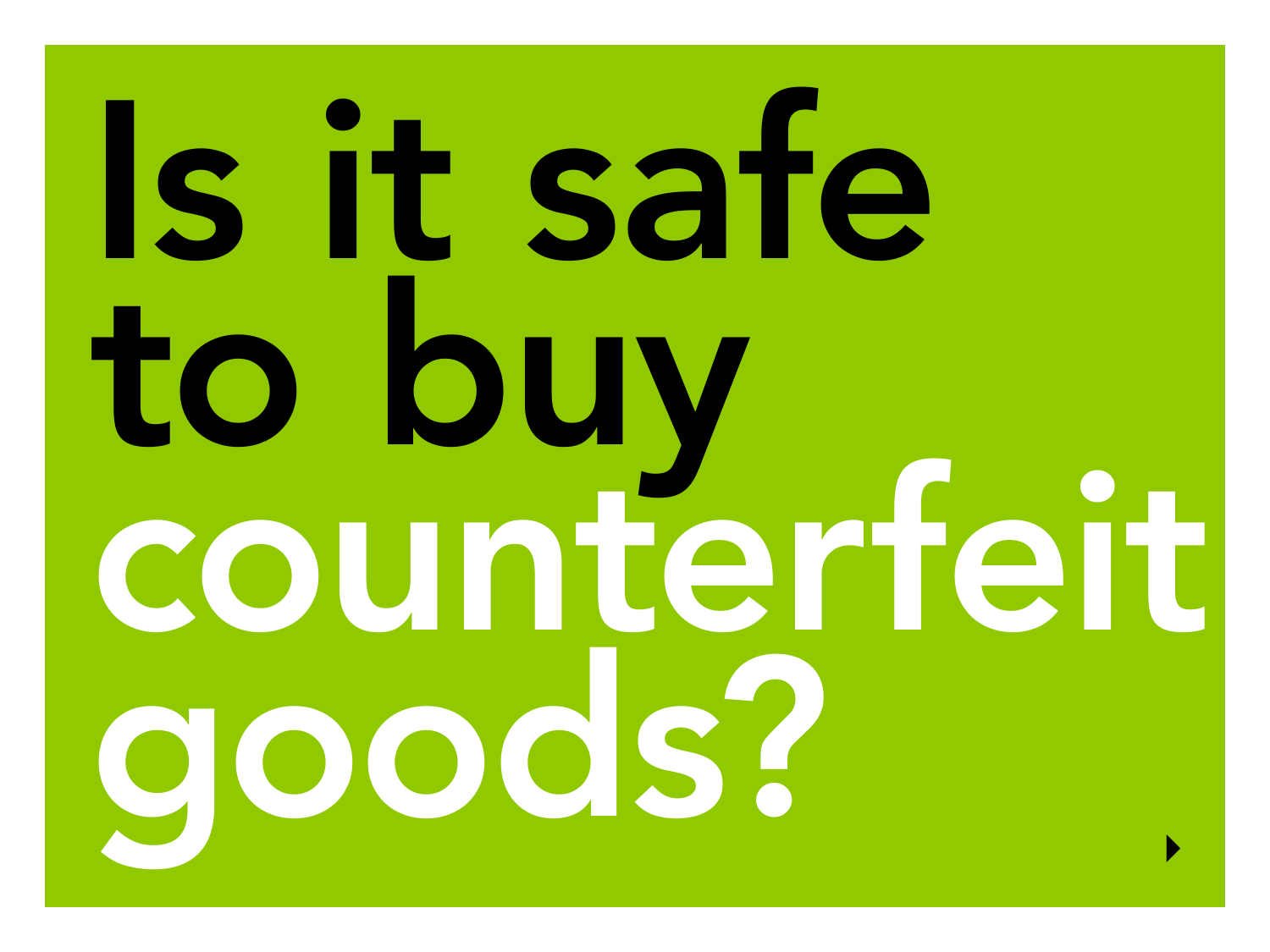# <span id="page-1-0"></span>**Buying counterfeit goods is risky for your security, your health and your wallet.**

# So don't do it!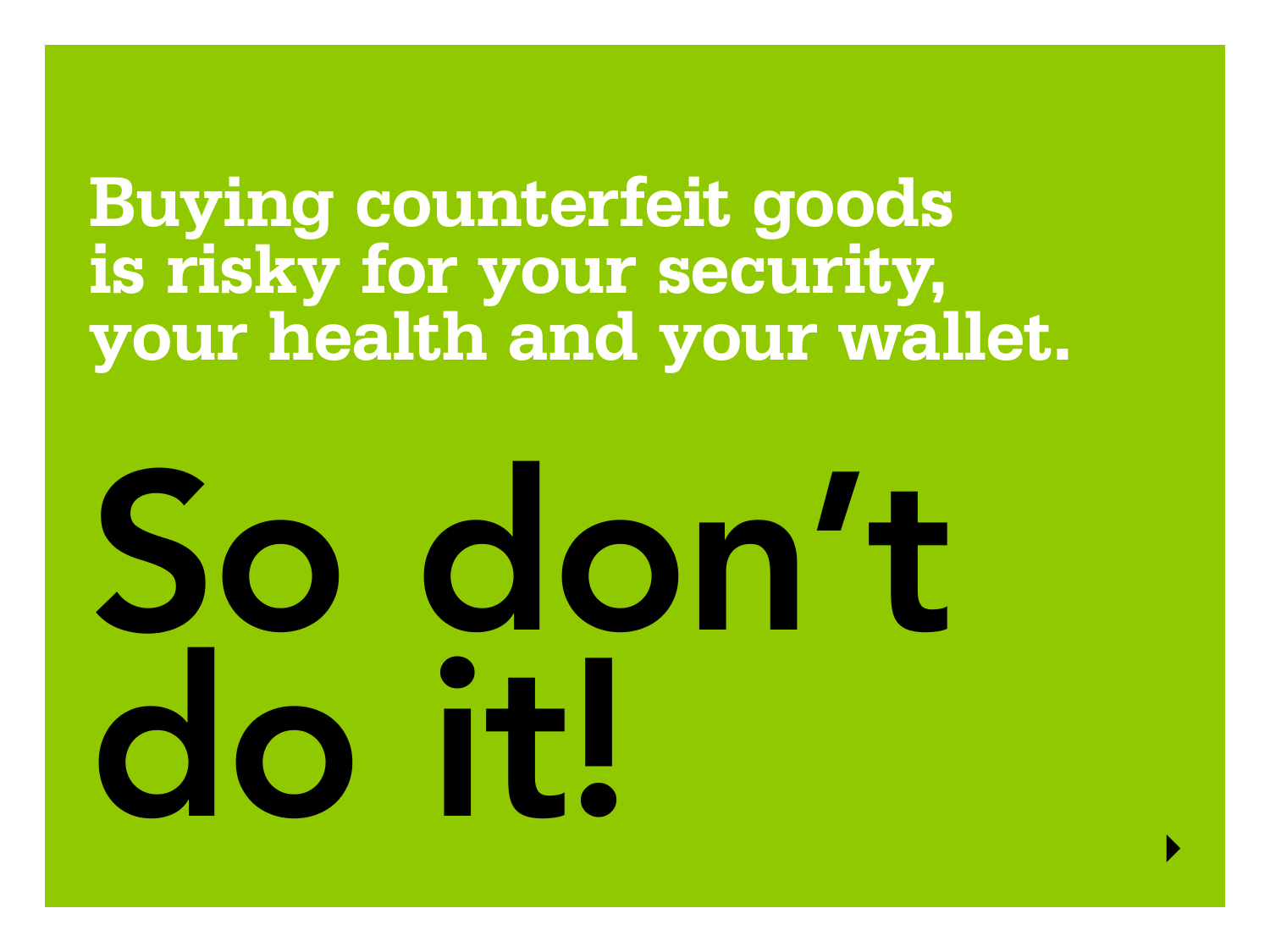# <span id="page-2-0"></span>You're not sure?

# **Ask yourself these questions:**

- Are your fake sunglasses really protecting your eyes?
- Is the fake toy for your baby girl free of toxic substances?
- What might be in your fake perfume?
- Are you sure your fake battery won't explode when you're using it?
- And what if your fake product is defective? Do you have a guarantee?
- Or what if you receive a letter from the right holder saying that you will have to pay the destruction costs for the fake mobile you just bought in Asia?

# **You want to be sure you aren't buying fake products?**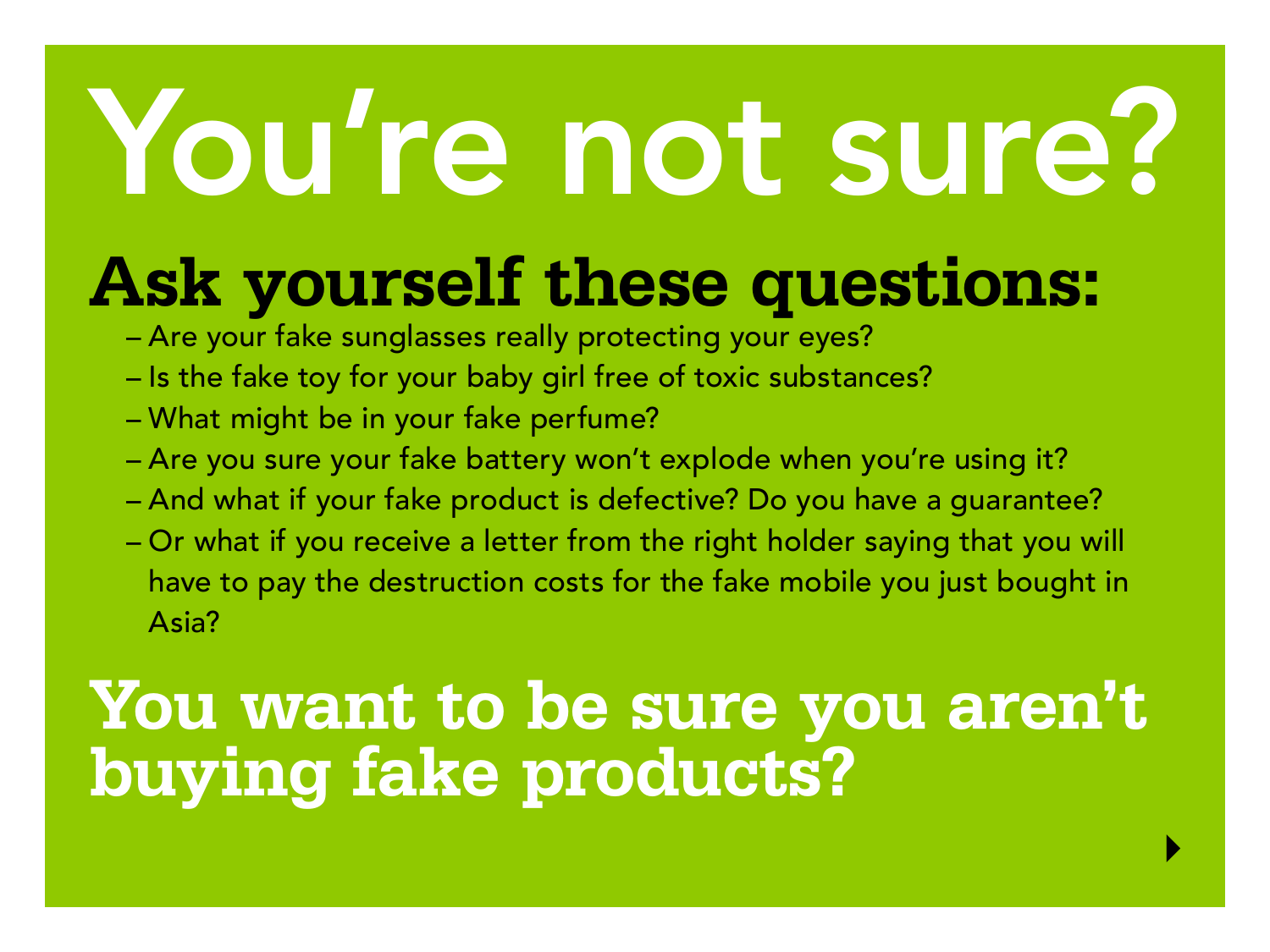# <span id="page-3-0"></span>**Check out the** 10 ECC-Net tips **on how you can avoid buying fake products on the Internet.**

- 1. [Check the identity of the seller](#page-4-0)
- 2. [Search other consumers' reviews](#page-5-0)
- 3. Check whether the website benefits from a trust mark
- 4. [Assess the general layout of the website](#page-7-0)
- 5. [Check your consumer rights on the trader's website](#page-8-0)
- 6. [Check the picture of the product](#page-9-0)
- 7. [Watch the price of the good](#page-10-0)
- 8. Check the official website of the brand for authorized and [black-listed](#page-11-0) sellers

- 9. [Pay with a secured means of payment](#page-12-0)
- 10. [Pay attention to refurbished products](#page-13-0)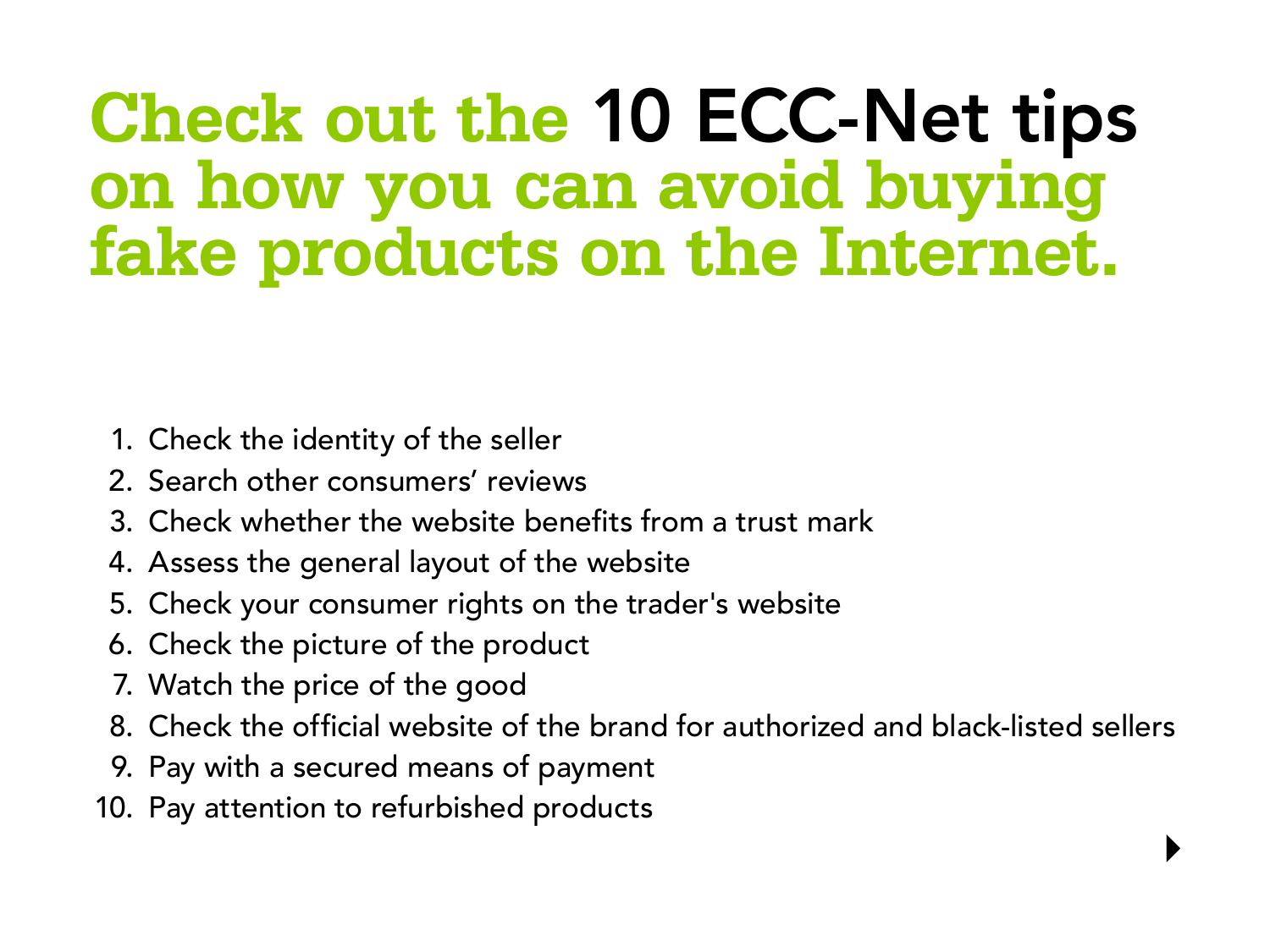<span id="page-4-0"></span>

- name of the company ✓ geographical address ✓ e-mail address
- ✓ phone number(s)

### ECC-Net tip 1

# **Check the identity of the seller**

Always check the contact details of the webshop to verify if it really exists, and where and how to complain in case of a problem.

Here are the details to verify:

- the name of the company,
- the geographical address,
- the e-mail address or a genuine contact form,
- the phone and fax number(s) if available.

Do not trust the URL address. Just because an address ends with ".be", ".fr", "nl" or any other European extension does not necessarily mean that the company is actually located within the EU.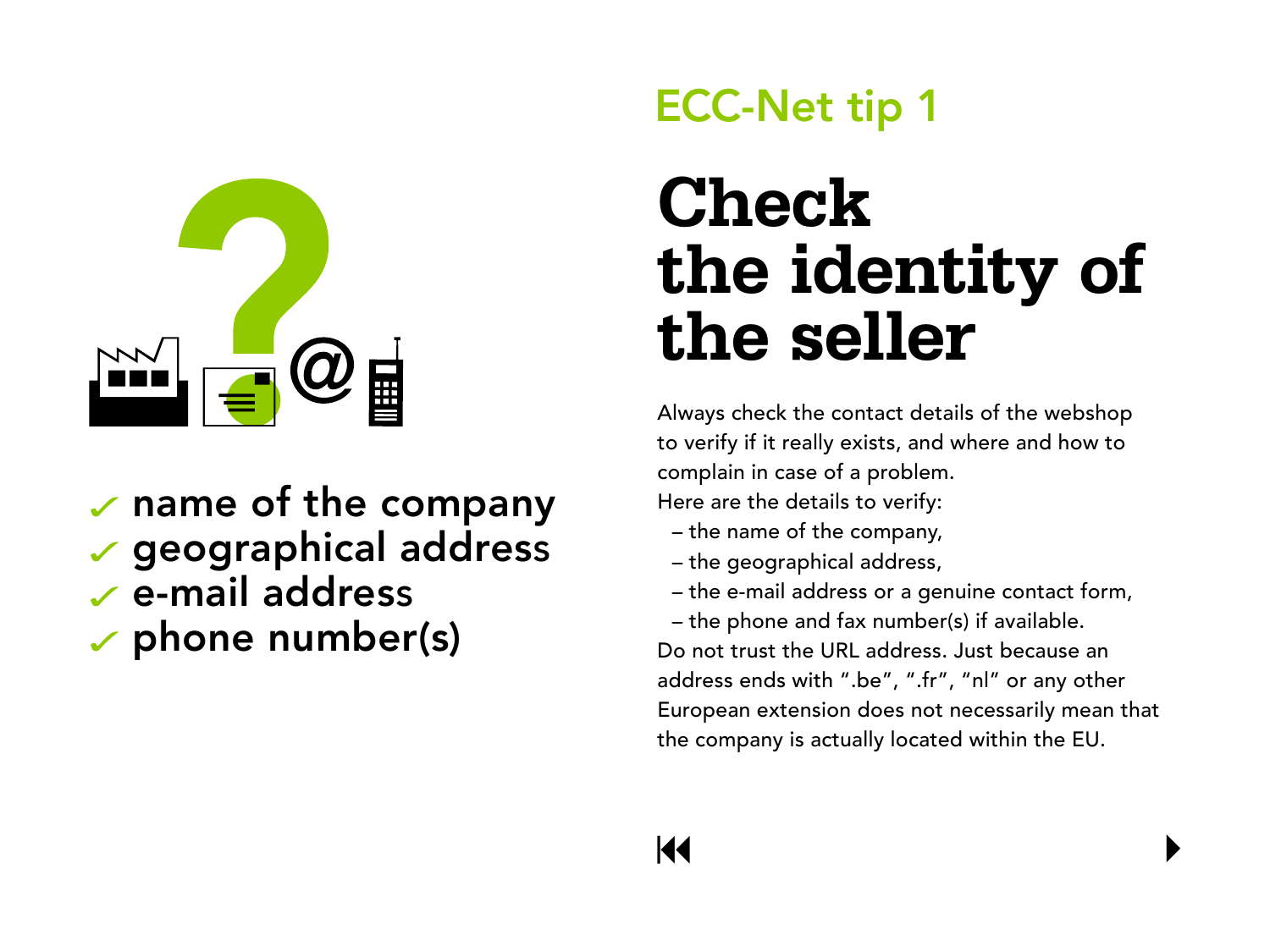<span id="page-5-0"></span>

 $\star \star \star \star \star$  Xavier X. Yolanda Y.  $\star \star \star \star \star$  Zora Z.  $\star \star \star \star \star$  Xavier X. Zora Z.  $\star \star \star \star \star$  Xavier X. ✗

### ECC-Net tip 2

# **Search other consumers' reviews**

Use Internet search tools to check whether other consumers have left any good or bad comments about the trader. Read these comments carefully, and keep a critical eye. Excessively positive review? The same person reviewing the same product on several websites? Review too vague? Be careful! It could be a review left by the webshop itself, which is, of course, illegal.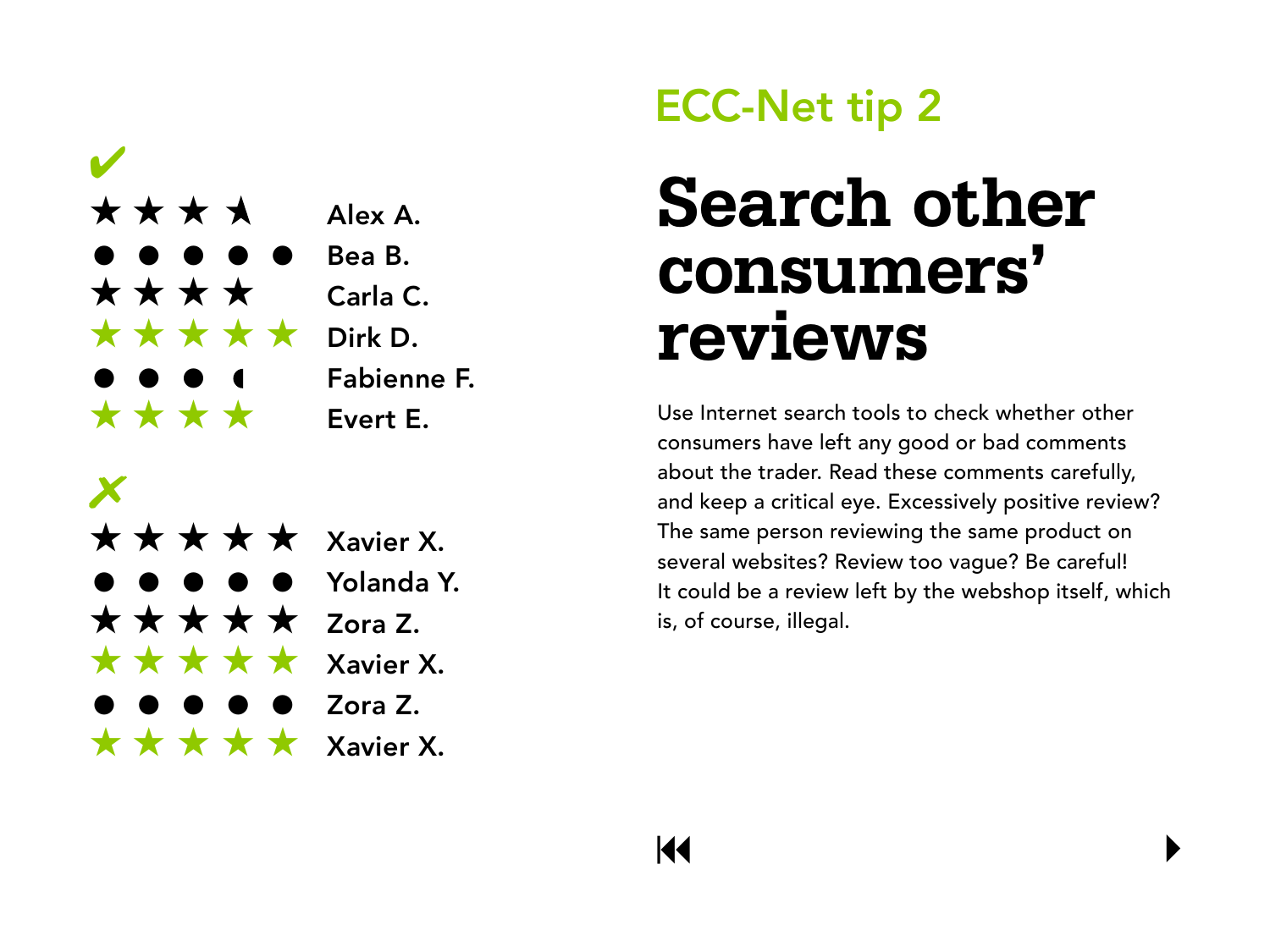<span id="page-6-0"></span>

### ECC-Net tip 3

## **Check whether the website benefits from a trust mark**

A trust mark is a stamp that an objective third party awards to a webshop that meets the trust mark quality requirements and that guarantees a safe online purchase. Does the trader's website mention a trust mark? To be sure the trustmark is justified and trusthworthy, go to the trust mark's website to check whether the webshop was actually awarded this quality label.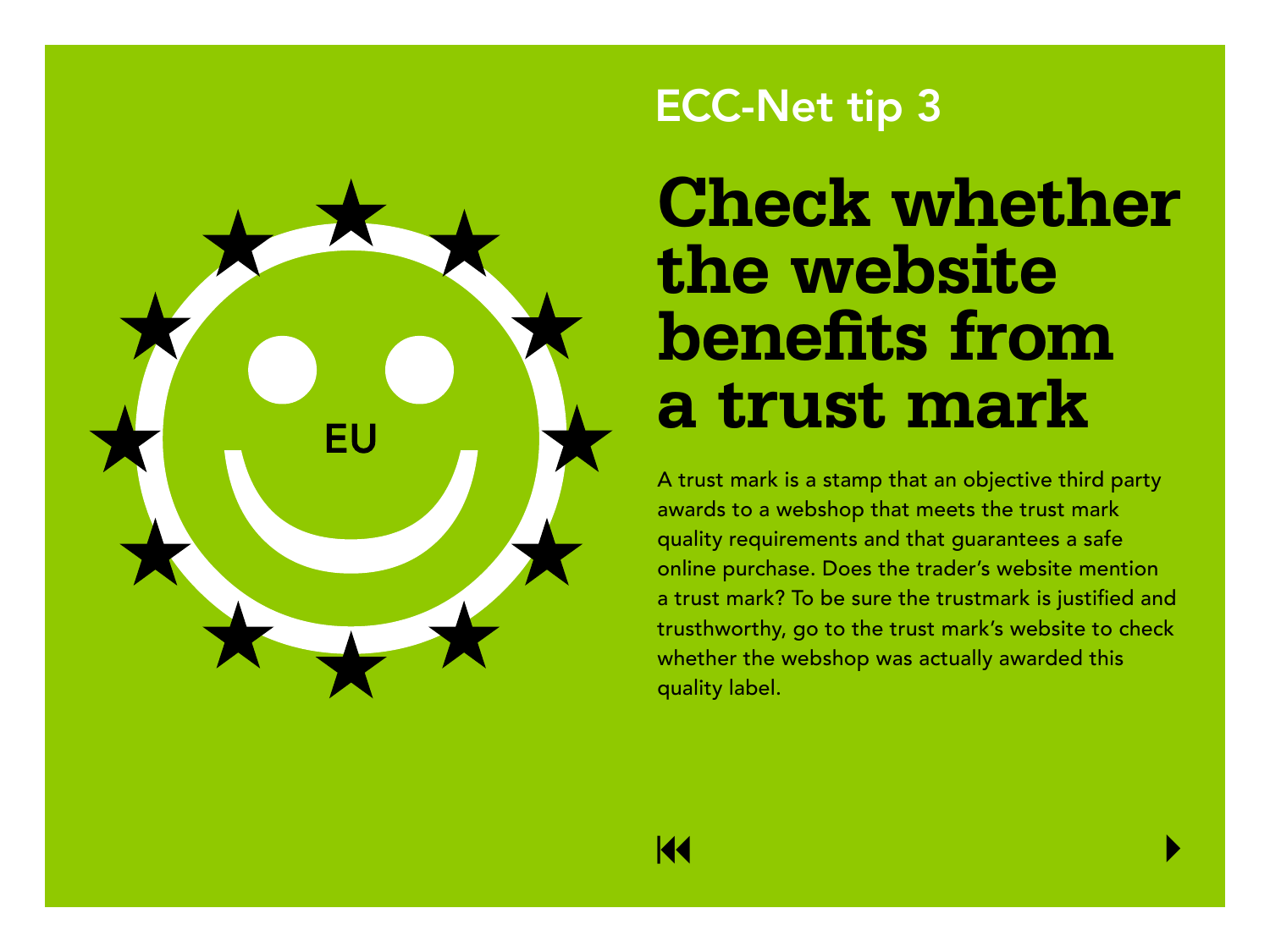Most of the websites selling original products look professional.



✗

<span id="page-7-0"></span>✔

Most off the websites selling coutnerfeit products donut look veri professional

### ECC-Net tip 4

## Assess the **general layout of the website**

Most of the websites selling counterfeit products do not look very professional: they often have spelling mistakes and grammatical errors, poor quality pictures of the products being sold or of the logos for the means of payment, etc. The fact that the website is in your language doesn't mean that it's actually based in your country. Do not trust websites whose URL links the name of a brand with terms such as "cheap", "outlet" or other expressions suggesting low prices.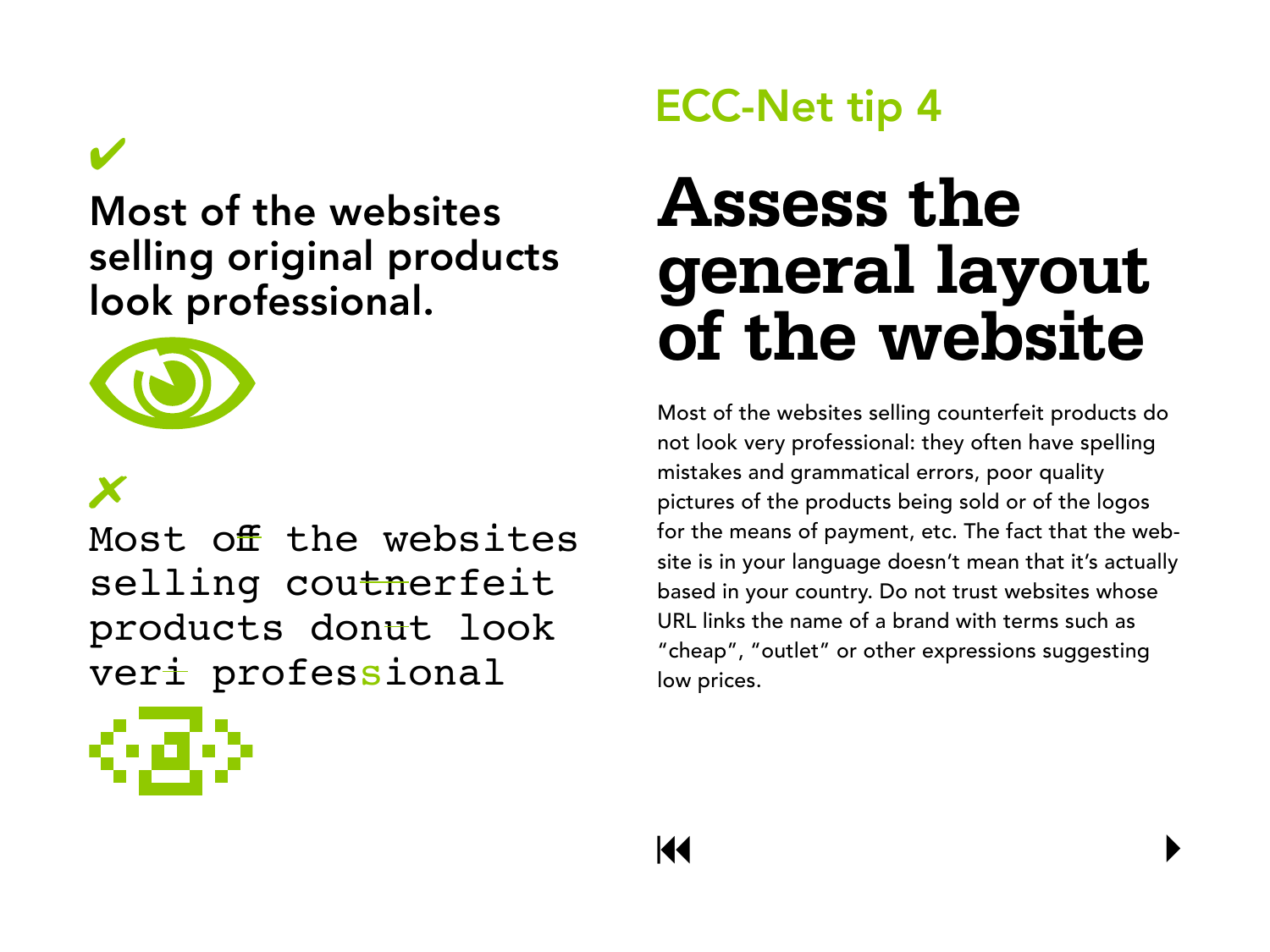<span id="page-8-0"></span>Online traders are obliged to provide you with information about your consumer rights, such as the 14-day withdrawal right or the statutory guarantee for 2 years. with the EU legislation? Make a right-mous account (are VAT, delive original products.  $G_{\text{max}}$  of the official website of the brand to check when the brand to check when the brand to check when the brand to check when the brand to check when the brand to check when the brand to check wh webshop you are visiting is  $\mathcal{A}$  is not black-listed.

This kind of information is generally provided in the terms and conditions. The terms and conditions and conditions. The terms and conditions are terms and conditions. The terms and conditions are terms and conditions. Th visited webshop does not include any terms and comply  $\sim$  comply Do the pictures displayed on the  $\overline{A}$  and  $\overline{A}$  setup set  $\overline{A}$ Do the pictures display **14-day with**logo located at the same place, is the lining similar similar similar similar similar similar similar similar logo located at the **copied from the copy of the brand.** Counterfeit production  $\mathbf{r}$  and  $\mathbf{a}$  and  $\mathbf{a}$  and  $\mathbf{a}$  in  $\mathbf{a}$  $\sigma_{\mathsf{c}^{\mathsf{outerte}}$ it produser to the legal warranis" is a principle that  $\bullet \bullet \bullet \bullet \bullet \bullet \bullet \bullet \bullet \bullet$  $\frac{a}{b}$  is a principle that **ty of at least** Most of the major brands only  $\blacksquare$   $\blacksquare$   $\blacksquare$   $\blacksquare$   $\blacksquare$   $\blacksquare$   $\blacksquare$   $\blacksquare$   $\blacksquare$   $\blacksquare$   $\blacksquare$   $\blacksquare$   $\blacksquare$   $\blacksquare$   $\blacksquare$   $\blacksquare$   $\blacksquare$   $\blacksquare$   $\blacksquare$   $\blacksquare$   $\blacksquare$   $\blacksquare$   $\blacksquare$   $\blacksquare$   $\blacksquare$   $\blacksquare$   $\blacksquare$   $\$ products. Ordering products from the set of the set of the young set of the set of the set of the set of the set of the set of the set of the set of the set of the set of the set of the set of the set of the set of the set 2 years.

When you **pay for a purchase on the Internet**, you need to follow 3 golden principles: 1. *ples: 1. also a secured payment page (displaying a padlock or key logo,* and whose URL address begins with "https"), 2. pay by credit card by preference, able to recover your money from the credit card issuer in case of oid direct money transfers (such as Western Union, Worldremit, Worldneycorp, ...).

The  $\epsilon$  is no clear definition of refurbished products. Is it considered as new or not? This makes a difference to your guarantee, and to what you can except from such a product. Consider the price you pay. Compare it with other original products.

### ECC-Net tip 5

## **Check your consumer rights on the trader's website**

Online traders are obliged to provide you with clear and correct information about your consumer rights, such as the 14-day withdrawal right or the legal warranty of at least 2 years. No information on your EU consumer law? No indication of the ODR platform for redress? Look somewhere else!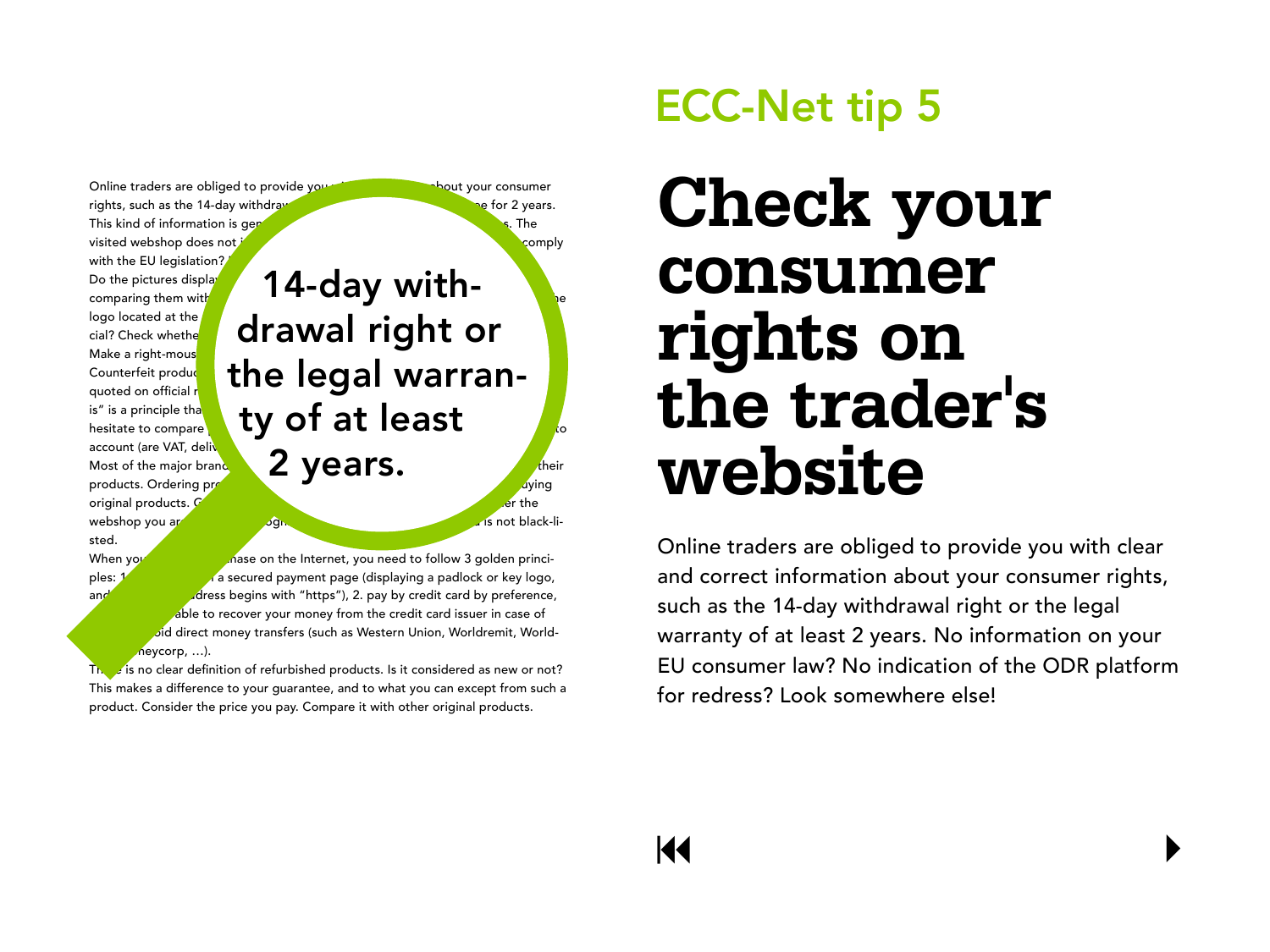# <span id="page-9-0"></span> $\checkmark$

www.brand.xx www.brand.xx





www.webshop.xx www.webshop.xx



### ECC-Net tip 6

# **Check the picture of the product**

Do the pictures shown on the webshop look unprofessional? Is there something wrong with the logo or does the background look strange? Are the photos of low-quality? Is it impossible to zoom in? Is only part of the item displayed? These may be indicators of a website that is selling fake products.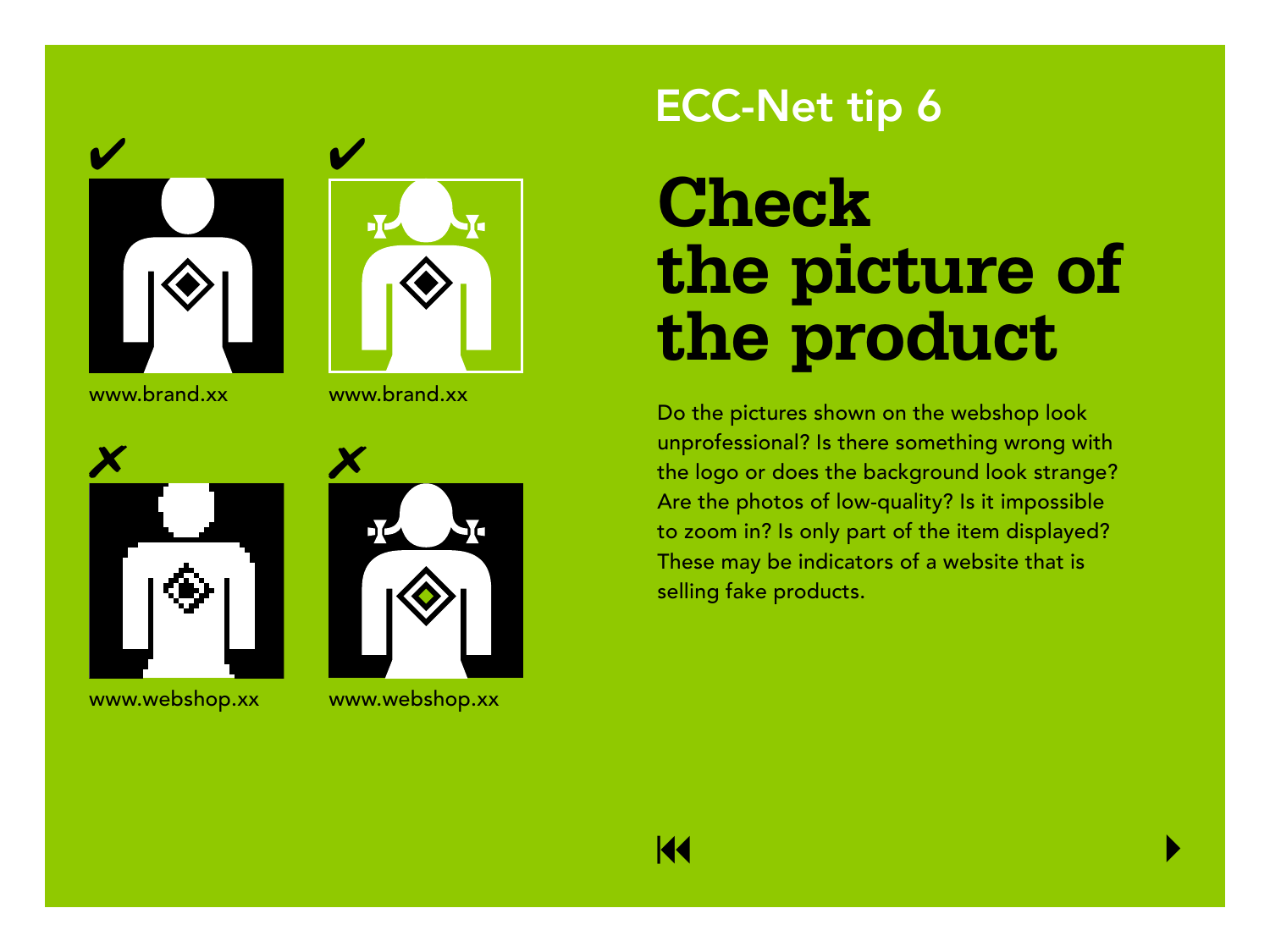<span id="page-10-0"></span>

www.webshop.xx

www.webshop.xx

### ECC-Net tip 7

# **Watch the price of the good**

Counterfeit products are often sold at a price considerably lower than the price quoted on official retailer webshops. "If the price is too good to be true, it usually is" is a principle that you should bear in mind when buying on the Internet. Do not hesitate to compare prices on several websites, and always take the total price into account (are VAT, delivery cost, banking fees, custom duties, etc. included?)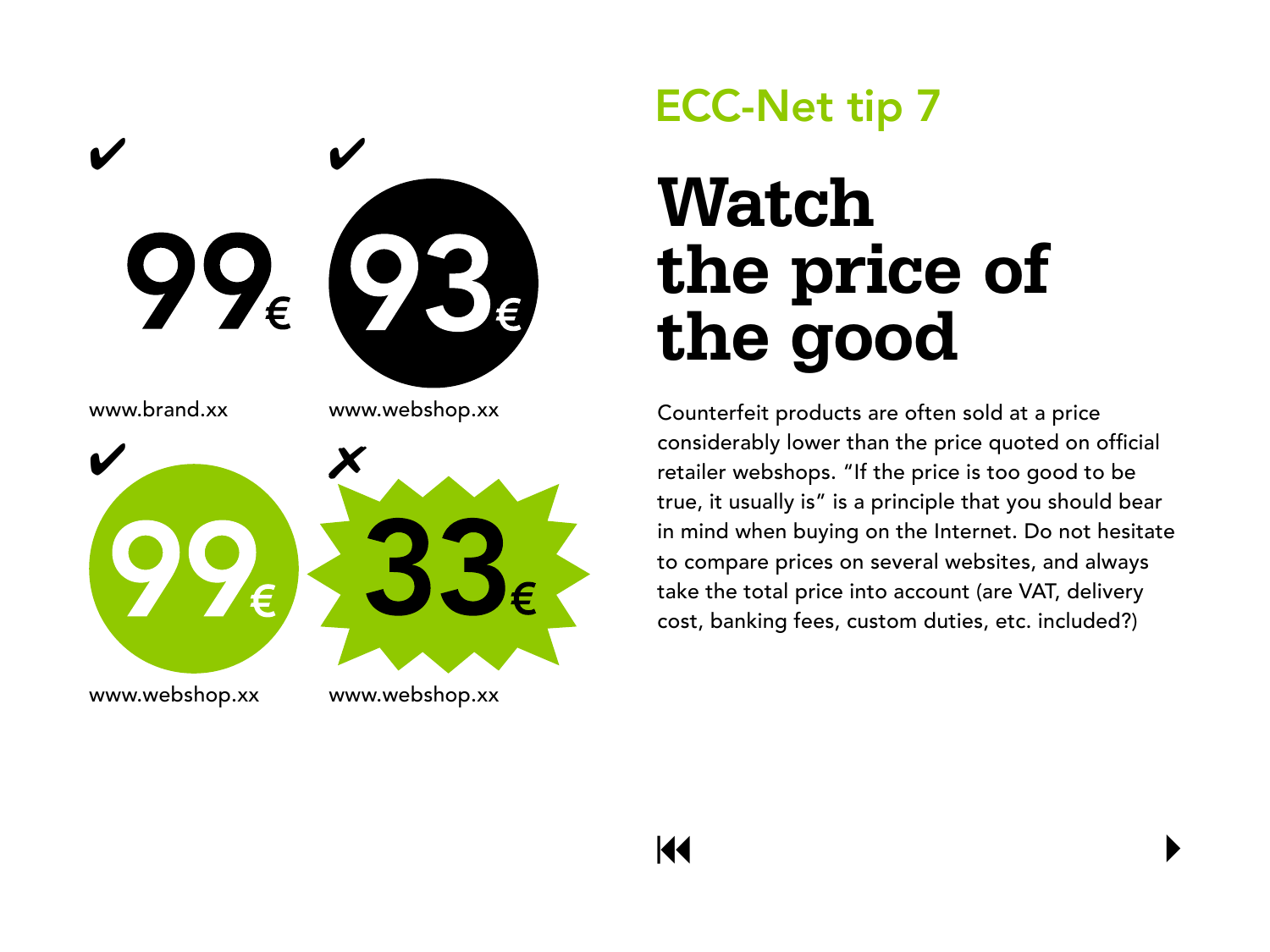<span id="page-11-0"></span>

### www.brand.xx/retailers

- ✓ www.webshop-authorised.xx
- ✓ www.webshop-gemachtigd.xx
- ✓ www.webshop-autorisé.xx
- ✓ www.webshop-autorisiert.xx
- ✗ www.webshop-black-listed.xx

### ECC-Net tip 8

### **Check the official website of the brand for authorised and blacklisted sellers**

Most of the major brands only give specific retailers their authorisation to sell their products. Ordering products from those retailers guarantees that you are buying original products. Go to the official website of the brand to check whether the webshop you are visiting is recognized as an authorised retailer, and is not black-listed.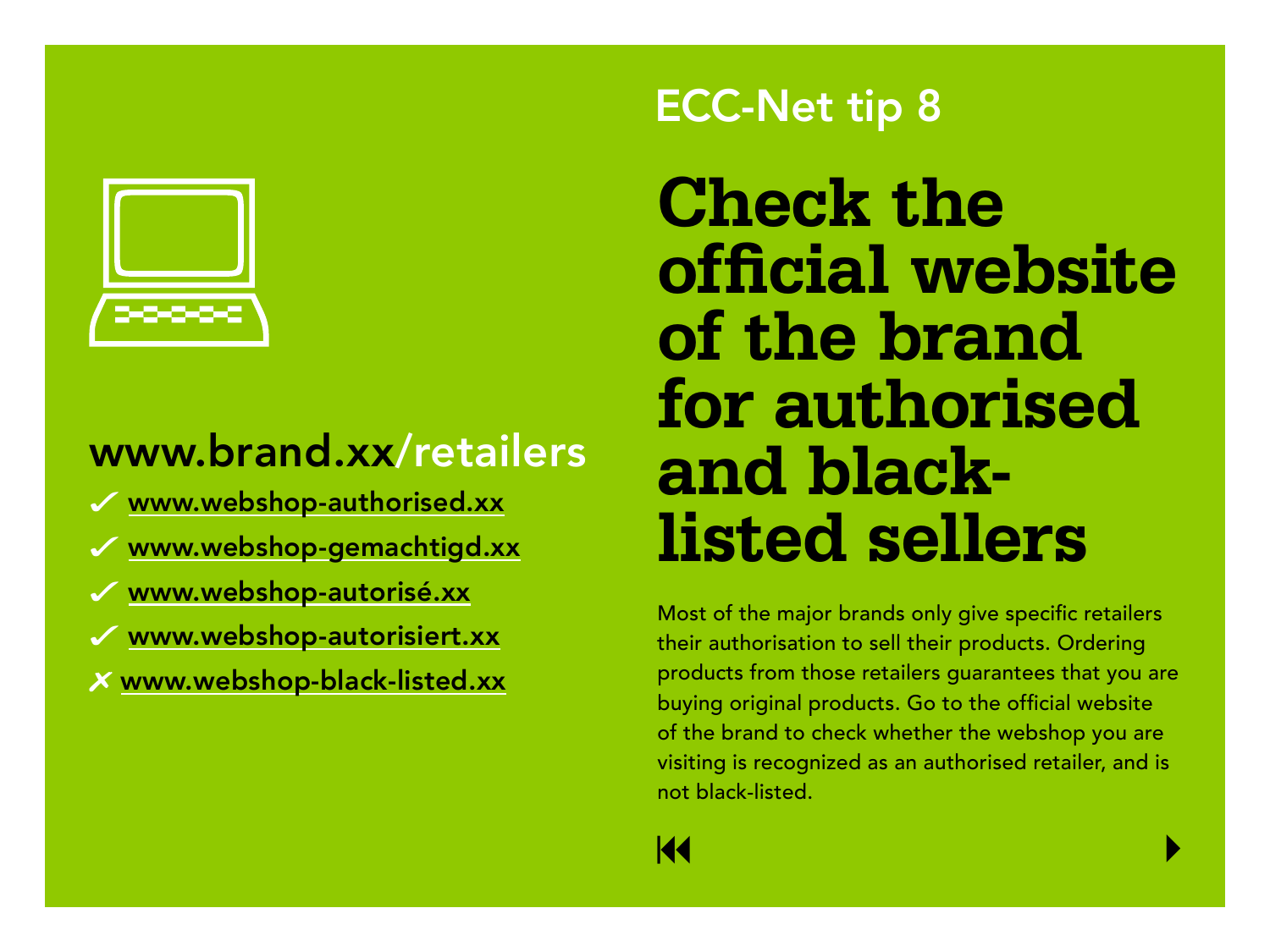# <span id="page-12-0"></span>✔✗ https://







### ECC-Net tip 9

# **Pay with a secured means of payment**

When you pay for a purchase on the Internet, you need to follow 3 golden principles:

- 1. always pay on a secured payment page (displaying a padlock or key logo, and whose URL address begins with "https"),
- 2. pay by credit card by preference, as you may be able to recover your money from the credit card issuer in case of fraud,
- 3. avoid direct money transfers (such as Western Union, Worldremit, Worldplay, Moneycorp, …).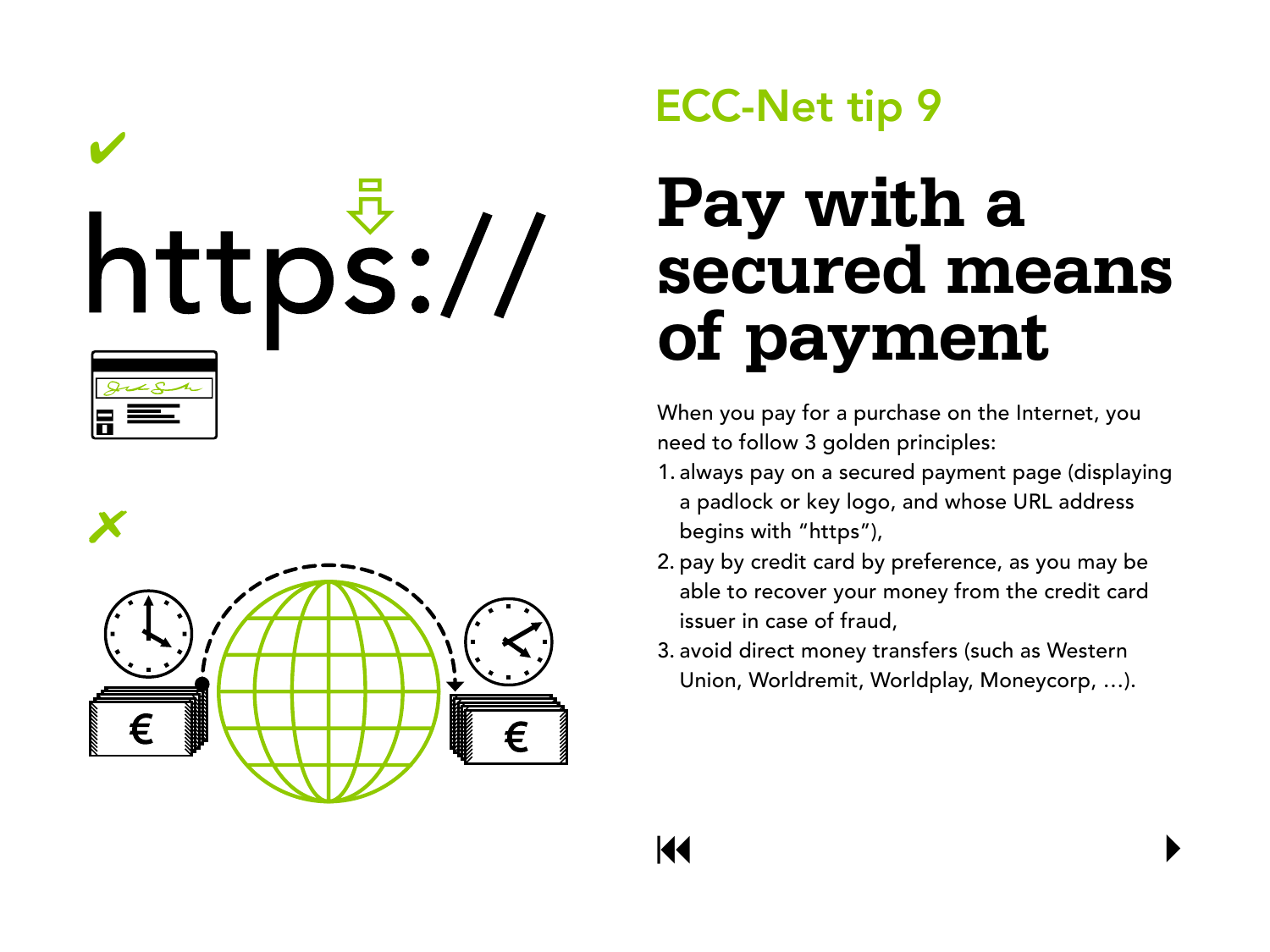<span id="page-13-0"></span>

### ECC-Net tip 10

# **Pay attention to refurbished products**

There is no clear definition of refurbished products. Is it considered as new or not? This makes a difference to your guarantee, and to what you can except from such a product. Consider the price you pay. Compare it with other original products.